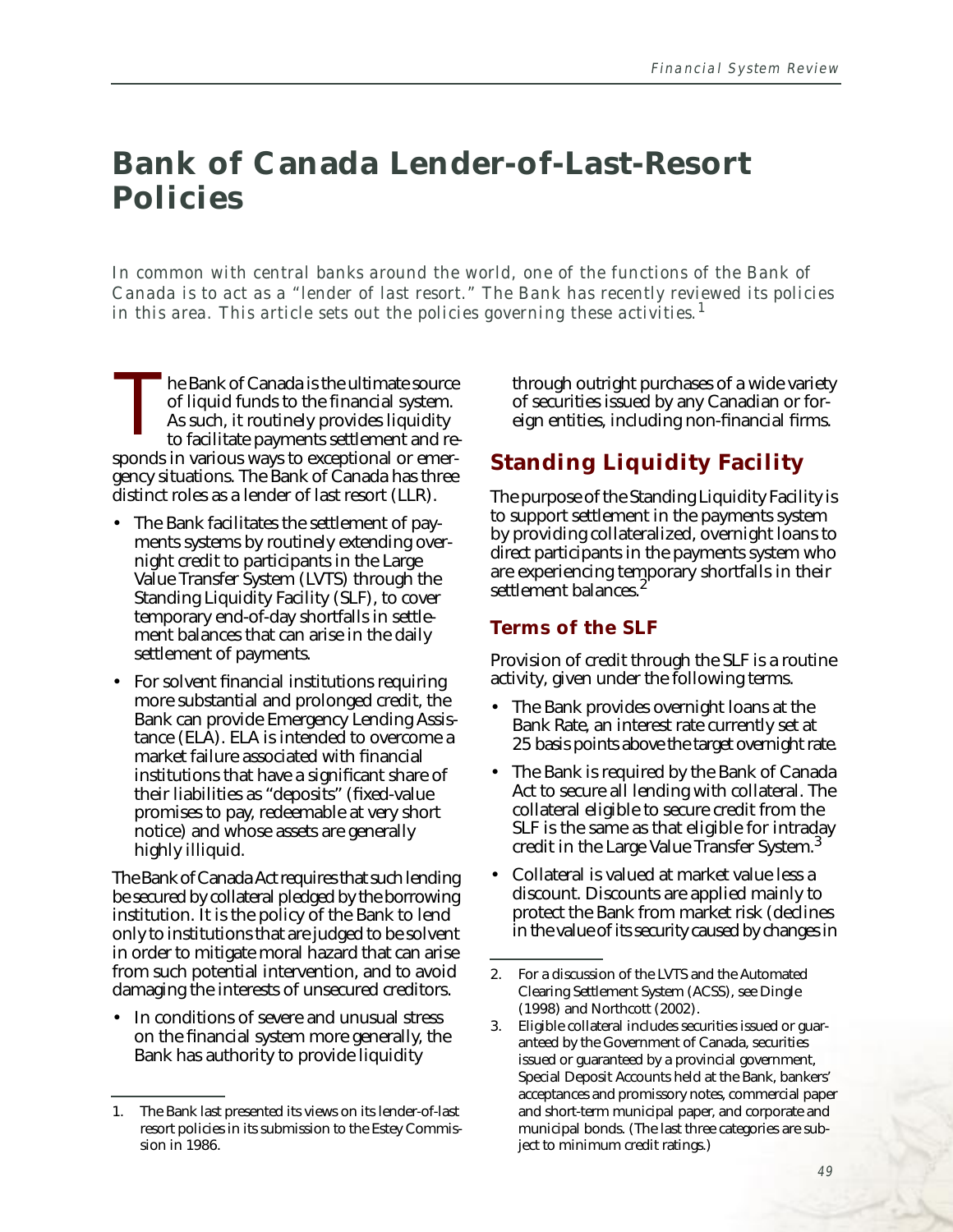market conditions), but these "haircuts" also reflect the credit risk of the issuer of the securities. Haircuts are set for broad classes of issuers and are larger for less-creditworthy issuers and for instruments with longer maturities.<sup>4</sup>

#### **Access to Bank of Canada settlement accounts and the SLF**

Direct participants in the LVTS are required under Canadian Payments Association (CPA) bylaws to have Bank of Canada settlement accounts and access to the SLF. Since November 2003, the net settlement obligations in the Automated Clearing Settlement System (ACSS) have settled through LVTS payments (on a nextday basis). As a result, all routine credit from the SLF is provided only in connection with the LVTS. (SLF credit would be provided directly for ACSS accounts only in the event of an LVTS outage.)

The Bank, therefore, provides a settlement and loan facility to any institution in the CPA as long as it

- participates directly in the LVTS or the ACSS,
- in the case of ACSS direct clearers, settles all net ACSS positions with LVTS payments credited to its ACSS settlement account at the Bank of Canada, and
- is able to provide the Bank with valid and enforceable first-priority security in collateral of a type that is acceptable to the Bank.

The Bank has additional requirements for access to its lending facility. These are motivated largely by the need for the Bank to have a legally well-founded security interest in the collateral pledged by an institution to support the SLF.

In addition, the various classes of financial institutions eligible for CPA membership, and therefore able to hold settlement accounts at the Bank, are subject to different bankruptcy laws and regulatory regimes.<sup>5</sup> Accordingly, for some

classes of institution, the Bank probably would not be able to recover funds from any unsecured portion of a loan. The Bank, therefore, may allow haircuts on collateral that vary for different classes of borrowing institution, or may set different restrictions on the quantities of corporate securities that can be pledged by different classes of institutions.

As a result of these considerations, the Bank requires that an institution wishing to establish settlement and loan arrangements under the SLF

- provides acceptable legal documentation to support the Bank's security interest in pledged collateral, and
- accepts the collateral terms and conditions that may be set by the Bank, which take into account varying exposures to credit risk across different types of institutions.

The required legal documentation includes

- signed Bank of Canada account agreements and loan and security agreements,
- favourable legal opinions regarding the participant's ability to meet the terms and conditions of these agreements, and
- favourable legal opinions from foreign branches regarding the applicability of their home country's laws to these agreements.

In addition, upon application for a settlement facility, the Bank would notify the institution's regulator that the institution intends to open a settlement account. For a federally regulated financial institution, it is expected that such notification would be provided as a matter of course through the Financial Institutions Supervisory Committee (FISC).<sup>6</sup>

<sup>4.</sup> For a list of the relevant haircuts, see the payments section of the Bank of Canada's website, http://www.bankofcanada.ca/en/payments/rules.htm#collateral.

<sup>5.</sup> In 2001, eligibility for membership in the CPA was broadened beyond deposit-taking institutions to include life insurance companies, securities dealers that are members of the Investment Dealers Association or the Bourse de Montréal, and money-market mutual funds that meet certain requirements regarding the investment of their holdings and have access to an immediate and reliable source of liquidity.

<sup>6.</sup> The FISC is the primary interagency committee used to address issues of financial stability in Canada. It was established pursuant to the Office of the Superintendent of Financial Institutions Act for the purpose of facilitating consultations and the exchange of information among its members on all matters relating directly to the supervision of financial institutions. Its membership consists of the Super-intendent of Financial Institutions (who acts as chair), the Deputy Minister of Finance, the Chairperson of the Canadian Deposit Insurance Corporation, the Governor of the Bank of Canada, and the Commissioner of the Financial Consumer Agency of Canada.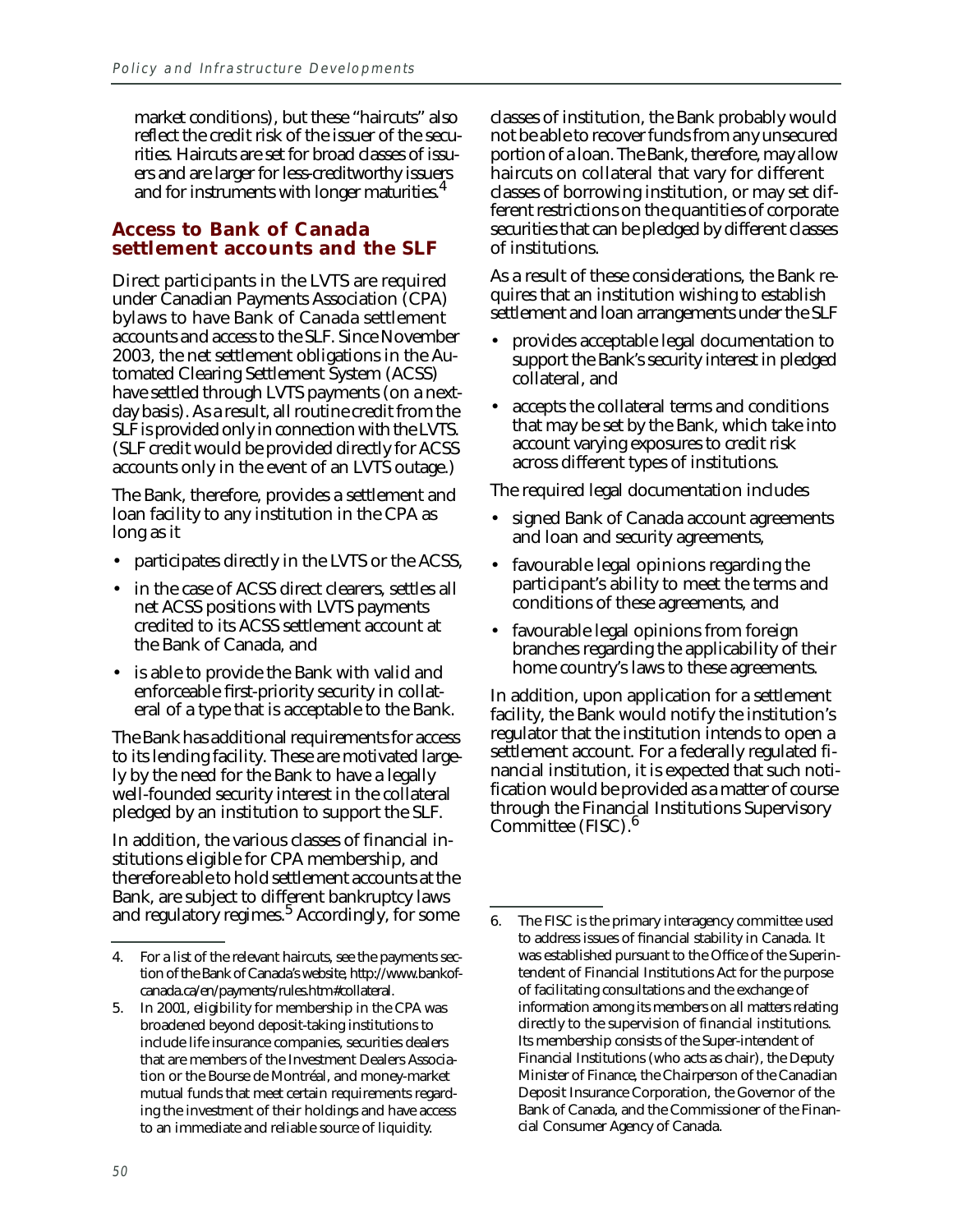## **Emergency Lending Assistance**

While provision of credit through the SLF is a routine activity that facilitates the settlement of the payments system, Emergency Lending Assistance is extraordinary and provides credit to institutions judged to be solvent, but that are, nevertheless, facing serious and persistent liquidity problems.

More specifically, ELA is designed to address a particular kind of market failure associated with a financial institution that issues deposits (fixedvalue promises to pay, redeemable at short notice) and that holds a portfolio of non-marketable assets that dominates its operations. A large and sudden increase in the redemption of deposits at such an institution could lead to its insolvency, even though it is otherwise sound, because its assets can be liquidated only with difficulty and are subject to discounts. As a practical matter, whether an institution is subject to this kind of market failure is a matter of judgment, and is increasingly unlikely, given financial developments in Canada, including changes in the regulatory environment.

#### **Terms and conditions of ELA**

Under the Bank of Canada Act, the Bank can provide ELA to a member of the CPA for a maximum term to maturity of six months. The loans can be renewed for periods up to six months as many times as the Bank wishes. The minimum rate that the Bank can charge on ELA loans is the Bank Rate. While the Bank has discretion to charge a higher interest rate if it sees fit, in its limited experience with ELA situations, the Bank has charged the Bank Rate.

As noted, the Bank is required under the Bank of Canada Act to secure all lending with collateral. For ELA, the Bank is willing to accept a broader range of collateral than that approved for credit under the SLF. In practice, this would typically mean taking a security interest in an institution's Canadian-dollar non-mortgage loan portfolio to support ELA, and the Bank would lend against this collateral.

Taking such collateral would require that the Bank search security registers for prior security interests in the assets to be pledged, deal with any prior secured creditors, and complete special legal documentation and agreements with the institution—a process that could take two days to a week or more, depending on the complications that arise. This means that advance legal preparation is desirable in probable ELA cases, but this is at the discretion of the relevant financial institution.<sup>8</sup>

## **Eligibility Criteria for ELA**

While the provision of ELA is extremely rare, the risk to the Bank is greater under ELA than under SLF.9 Under SLF, there is no presumption of a protracted liquidity problem or solvency risk. In contrast, under ELA, there is clearly a significant liquidity problem affecting the institution, and a prima facie reason to question the solvency of the borrower prior to making an ELA loan. As well, under the SLF, only high-quality marketable securities are accepted as collateral, while under ELA, collateral that is subject to greater liquidity and credit risk is likely to be taken.

As a result of the significant inherent risk in ELA situations, the Bank takes more stringent measures with regard to ELA.

- ELA addresses a particular type of market failure (discussed above), and the Bank provides ELA only to classes of institutions that are vulnerable to this type of failure.
- To minimize moral hazard and to avoid impairing the interests of unsecured creditors of the institution, the Bank provides ELA only to institutions judged to be solvent. Therefore, a fundamental and critical consideration is whether the Bank can receive timely and accurate judgments on solvency this is essential to the Bank's due diligence.
- Since the Bank relies primarily on prudential supervisors for this information, a sound supervisory framework is critical for ELA decisions and ELA management. Such a framework would include a clear supervisory mandate, adequate authority, a program of early intervention, and information-

<sup>7.</sup> Under the law, mortgages are considered to be a conveyance of "real property," which the Bank cannot take as collateral. In cases where the primary assets available to an institution to secure Bank lending are mortgages, the security interest would have to be structured as an assignment of the mortgage receivables only, and not as an assignment of the mortgages themselves.

<sup>8.</sup> In such a case, the Bank would register in advance its security in the public, personal property security registry of the institution's home province.

<sup>9.</sup> The last instance of such lending was in 1986, to the Continental Bank.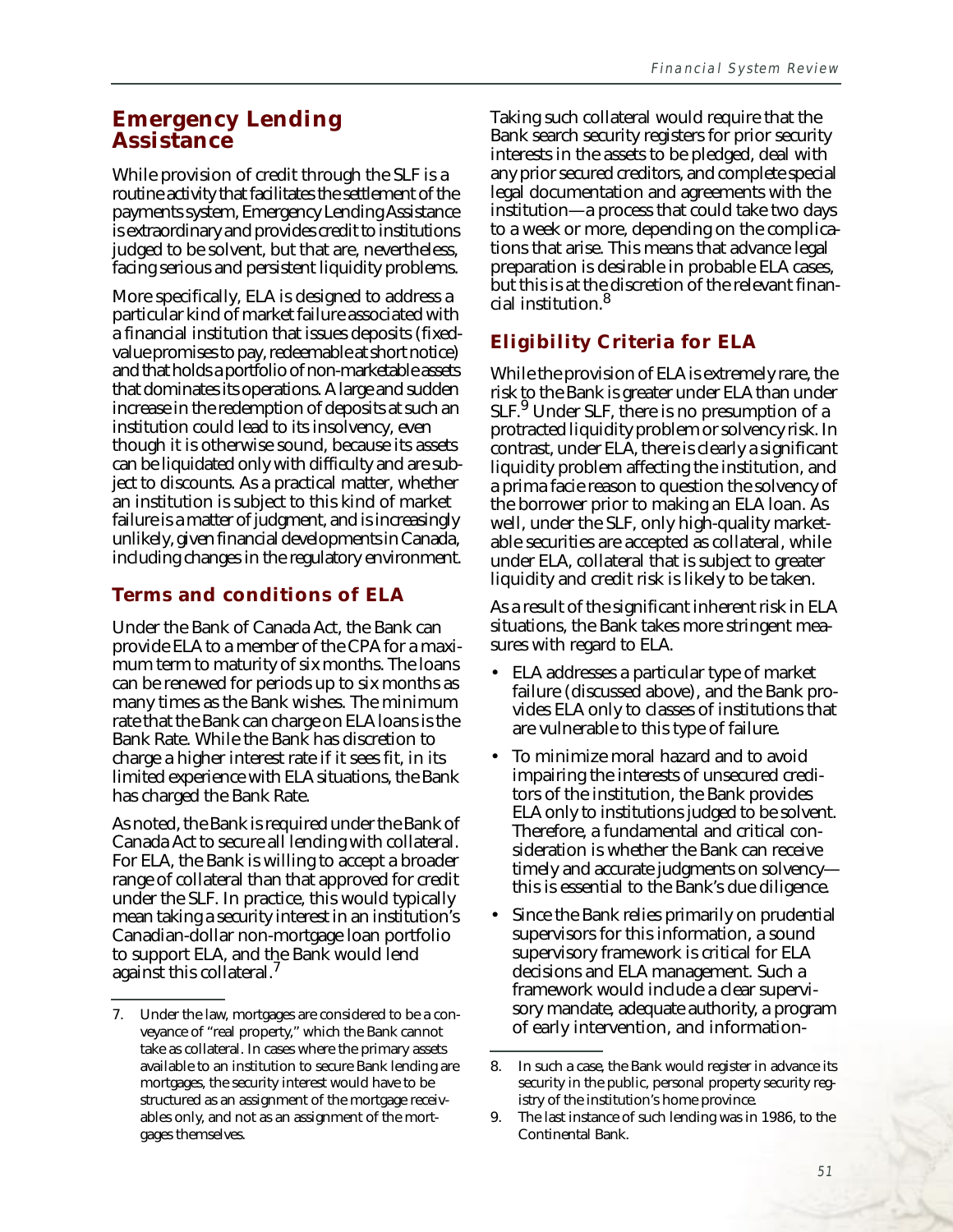sharing protocols with the Bank. It would also provide a means to jointly establish remedial measures and to implement workout strategies. A strong framework mitigates incentives for supervisors to delay dealing with a problem institution; such forbearance could shift risks to the Bank.

• As with lending under SLF, it is important that the Bank have a valid first-priority security interest in any collateral pledged to support ELA.

#### **Implications Regarding Eligibility for ELA**

These considerations have the following implications for the eligibility of various classes of institutions for ELA.

- Federally incorporated banks (including foreign bank subsidiaries) and federally incorporated trust and loan corporations would be eligible for  $ELA$ .<sup>10</sup> These firms are susceptible to the relevant market failure (referred to above). The Bank can be confident of receiving timely and accurate information regarding the solvency of these institutions. And the federal supervisory regime provides a reliable means to establish remedial measures and to implement workout strategies. In addition, the Canadian Deposit Insurance Corporation can act as a limited provider of liquidity to its member institutions (both federal and provincial) through purchases of assets, and loans or advances (with or without security).
- Insurance companies, mutual funds, and investment dealers would not be eligible for ELA, since they do not issue deposits or hold a significant share of their assets in illiquid, hard-to-value claims.<sup>11</sup>
- Credit union locals and caisses populaires would not generally be eligible for ELA. In most cases, these institutions have access to provincial centrals, the Corporation de

Fonds de Sécurité de la Confédération Desjardins (CFSCD), or the Credit Union Central of Canada (CUCC), for liquidity assistance.<sup>12</sup>

- In the case of an extraordinary, widespread event that would have significant, adverse consequences for a provincial credit union/ caisse populaire system, the Bank would consider providing ELA through the CUCC, a provincial central, the Caisse centrale Desjardins, or the Fédération des caisses Desjardins, as appropriate, provided that legal arrangements satisfactory to the Bank were established by these entities.<sup>13</sup>
- With regard to foreign bank branches, in a prospective ELA situation, it could be difficult to receive timely and accurate information on solvency from foreign supervisors, and to successfully manage the conflicts in incentives faced by the relevant supervisors when interacting with the Bank in such cases. There can also be legal complications and risks with regard to establishing a security interest for the Bank in some of the assets of these institutions in an ELA situation. Accordingly, foreign bank branches would not normally be eligible for ELA. Nevertheless, in very exceptional circumstances where the home central bank was unable to lend for a day or two (for operational reasons), the Bank of Canada could provide interim lending for a very brief period, typically against collateral that would be eligible for credit through the SLF.

## **Managing ELA**

The management of ELA with respect to financial institutions subject to federal regulation would be in close collaboration with the Financial Institutions Supervisory Committee, which serves

<sup>10.</sup> In the case of trust companies, the "in-trust" nature of the assets held by such a firm means that ELA could be provided only through a loan secured by company assets, or through an outright purchase of assets, associated with provisions to sell the assets back to the trust company at predetermined prices.

<sup>11.</sup> However, see the section on "Systemic Risk and Bank of Canada Intervention, p. 54."

<sup>12.</sup> As well, very few credit union locals or caisses populaires are members of the CPA.

<sup>13.</sup> Such lending could require the establishment of particular legal mechanisms to allow the Bank to take a security interest in the assets of a credit union or caisse populaire. (See, for example, footnote 7 above.) It could also require a process of rehypothecation of the collateral to the provincial central, the CUCC, or Caisse centrale Desjardins. These arrangements can be complex and costly to set up. The Bank is prepared to work with relevant institutions to prepare the legal groundwork for such arrangements.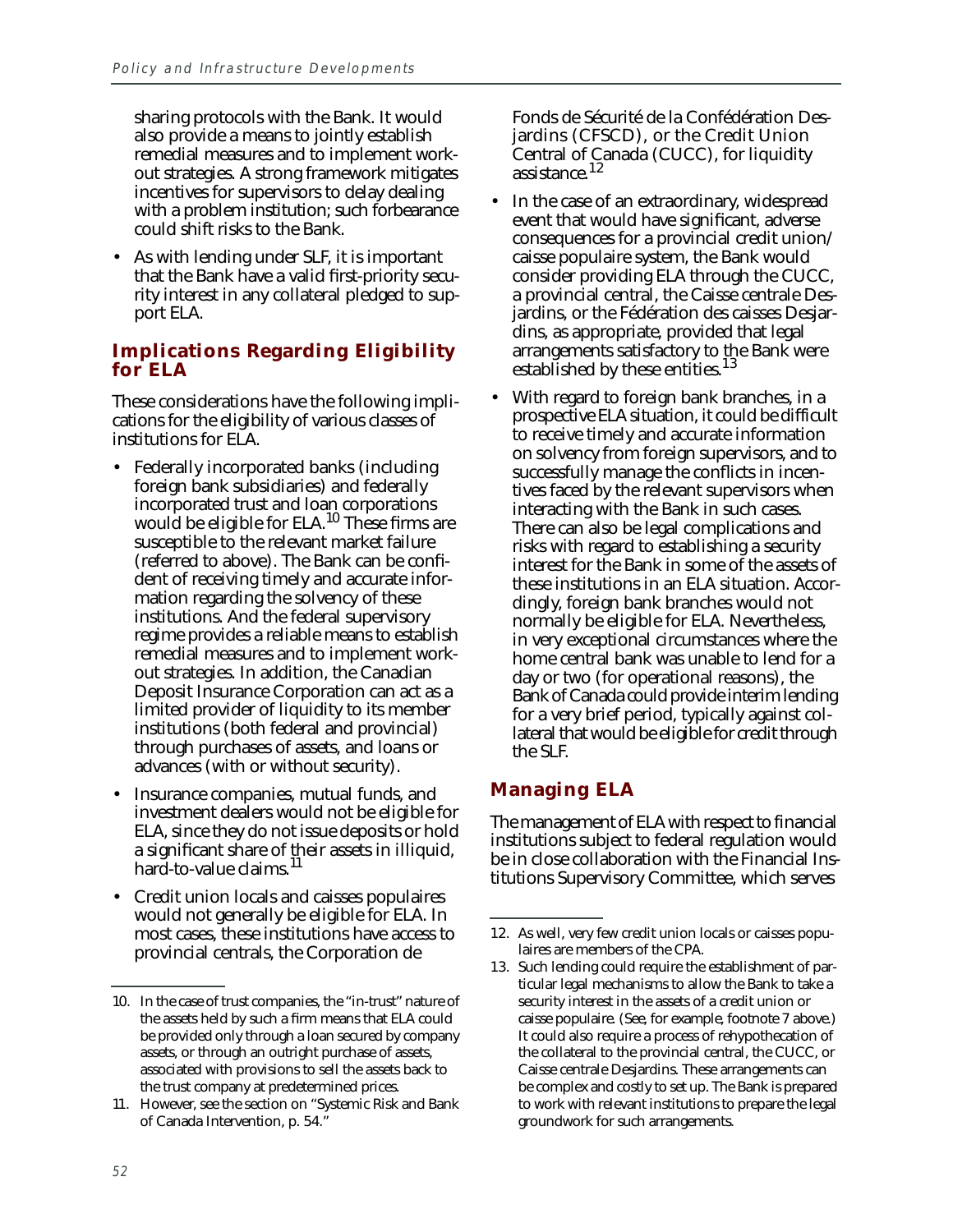as a forum to exchange information relevant for supervision and to coordinate the strategies of its member agencies when dealing with troubled institutions subject to federal regulation.

- The FISC—through the Office of the Superintendent of Financial Institutions (OSFI) would normally be aware of prospective ELA situations. In this regard, the Bank would keep the FISC informed regarding such possibilities, and vice versa.
- The Bank would notify the FISC immediately in the event that the Bank provided ELA to an institution.
- The Bank would use the FISC as the primary forum for the exchange of information regarding an institution receiving ELA, and the FISC or a relevant subcommittee would meet at least weekly to consider the situation.
- The borrowing institution would be required to provide a business plan to OSFI that outlined remedial measures to rectify its liquidity problems, and to provide increased reporting (data and other information) on its evolving situation.
- Contingency planning would also be conducted at the FISC. Such planning could include possible private sector solutions, as well as alternative work-out arrangements.

While the repayment of SLF loans is routine, terminating ELA is likely to be more complicated. If all goes well, the management of ELA would focus on normalizing the institution's position in the market, or facilitating a merger of the institution, such that ELA could be expeditiously withdrawn.

Following are the main features of the Bank's ELA management procedures.

The Bank's Financial System Committee<sup>14</sup> would meet immediately and then at least weekly to review any ongoing ELA, formally reconsider the borrowing institution's solvency and the appropriateness of continuing to provide ELA, as well as the limits on lending to the institution.

- If, at any time, the Bank wanted additional information concerning the financial condition of the borrower, the Bank could hire a third-party agent to perform an examination of the institution.
- The ELA loan agreements between the Bank and the borrowing institution would create a one-day, revolving facility in which the Bank would have discretion to decline to make any further one-day loans. This would allow the Bank to readily cease ELA if it judged that the borrowing institution was insolvent, or that the available collateral to support ELA was at a higher risk of being inadequate.
- The Bank would cease ELA when this was judged by the Bank to be appropriate, most notably, when the institution was judged by the Bank to be insolvent, on the basis of information received from OSFI and possibly third-party agents, or when available collateral was inadequate to support further ELA.
- If the Bank became aware of a borrowing institution's insolvency or pending insolvency, it would refrain from taking any new collateral as security for outstanding advances made when the institution was still solvent. At the same time, the FISC would be working to implement an orderly work-out.

#### **Foreign currency ELA**

Liquidity support in a foreign currency is an important consideration for Canadian financial institutions, given the significance of foreign currency activities (mainly U.S. dollar) for many of these institutions. However, providing liquidity support in a foreign currency is considerably more difficult than providing Canadian-dollar ELA: while the Bank can create liquidity in Canadian dollars, it cannot do so in foreign currencies.

- Financial institutions are responsible for ensuring that they have reliable arrangements for private sector liquidity support in foreign currencies important to their business.
- Canadian financial institutions should arrange access through foreign central banks to liquidity facilities in those currencies important to their business.
- Provided that the institution qualified for ELA, the Bank could lend Canadian dollars

<sup>14.</sup> The Financial System Committee comprises the six members of the Bank's Governing Council, the General Counsel/Corporate Secretary, the Regulatory Policy Adviser, and the Chief of the Communications Department.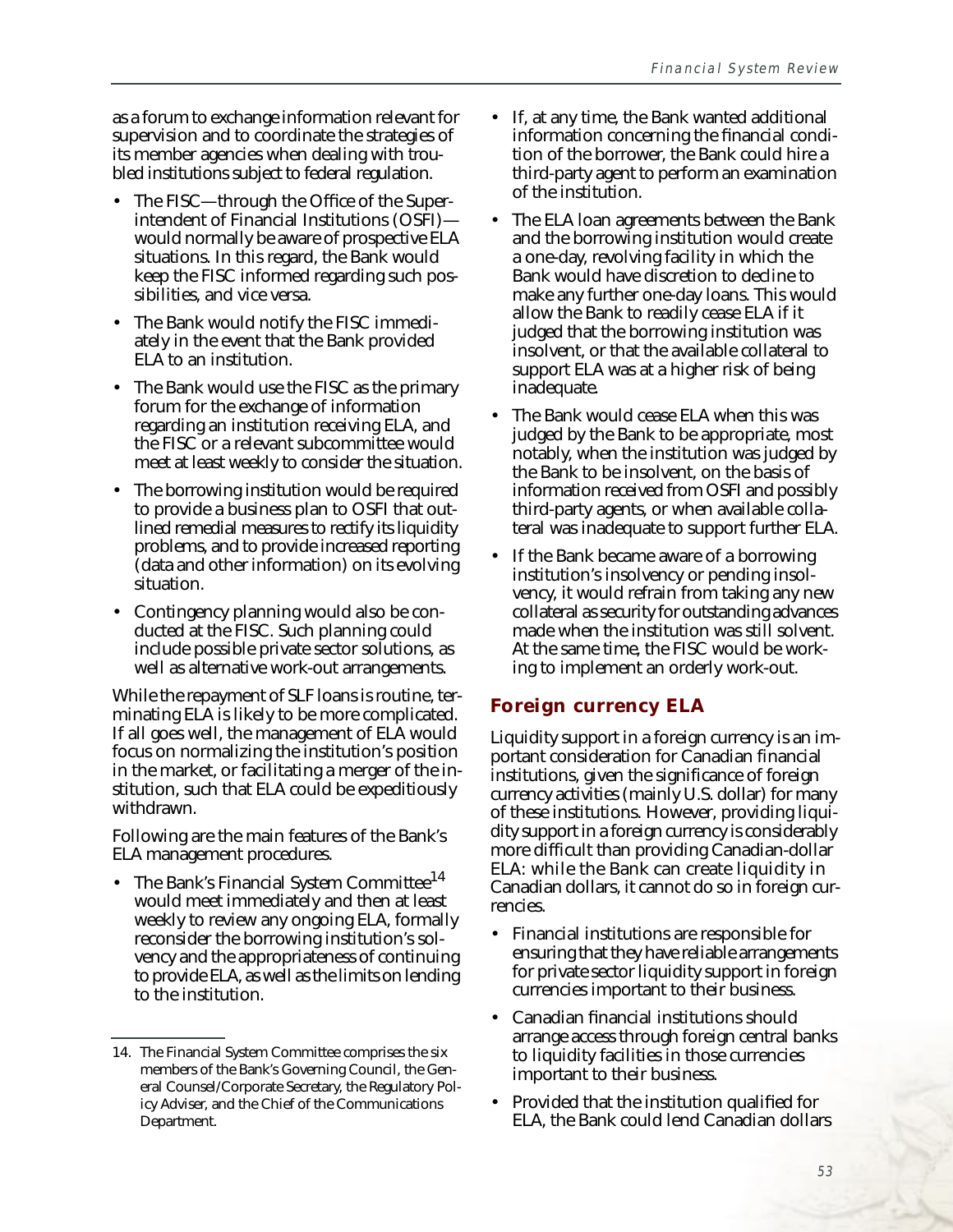on a collateralized basis to the illiquid institution which, in turn, could purchase the needed foreign currency in the market with those Canadian dollars.

## **The Relationship between the SLF and ELA**

As noted above, direct participation in the LVTS requires (under CPA bylaws) access to settlement accounts at the Bank of Canada and access to the SLF. The Bank provides loans through the SLF to facilitate the efficient operation of the payments system, provided that the Bank's requirements for SLF (described above) are satisfied.

As discussed, lending under the SLF is routine and low risk: in SLF lending, there are no concerns about the solvency of the borrowing institution; SLF lending is collateralized by high-quality, discounted securities; and, for any given financial institution, SLF lending is transitory (overnight).

In contrast, ELA is, by its very nature, a high-risk undertaking: ELA arises when there are concerns about the solvency of an institution; ELA would probably be secured by collateral that is subject to greater risks; and the potential engagement by the Bank in ELA is indefinite.

It is possible that an institution's borrowing relationship with the Bank might evolve from SLF to ELA under some circumstances. This would have implications for the Bank's management of that lending and for the Bank's relationship with that institution. Accordingly, the Bank monitors the use of the SLF to identify whether a financial institution is using the SLF for ELAtype borrowing. In such a case, the following would apply.

- If the institution were considered to be eligible for ELA, the Bank would initiate internal and FISC-related processes for managing ELA activity, and would require the institution to sign additional ELA legal documentation.
- For other LVTS participants that are not considered to be eligible for ELA, upon identifying ELA-type borrowing, the Bank would indicate to the financial institution that additional borrowing based on a broader range of collateral would not be granted, and the Bank would contact the institution's regulator. The Bank would deny access to additional

liquidity once the institution had exhausted its SLF-eligible collateral.

## **Systemic Risk and Bank of Canada Intervention**

Under extreme conditions, the Bank can provide liquidity to any firm. The Bank of Canada Act, paragraph 18 (g.1), gives the Bank the authority, under conditions of "severe or unusual stress on a financial market or financial system" to provide liquidity via outright purchases of a wide variety of claims issued by any Canadian or foreign entities, for the purpose of promoting the stability of the financial system.<sup>15</sup>

In other words, the Bank has the authority to provide liquidity to a broad range of financial and non-financial institutions when the Governor of the Bank judges that such transactions are justified to safeguard the safety and soundness of Canada's financial system. All such transactions would be fully disclosed and justified in the Bank's public statements, including the *Annual Report*. The Bank would also need to publish in the *Canada Gazette* notice that it believes that there is a situation of severe and unusual stress on the financial system.

More specifically, Section 19 of the Bank of Canada Act states that if the Bank takes any action under paragraph 18 (g.1) it must publish a notice in the *Canada Gazette* that "the Governor has formed an opinion that there is a severe and unusual stress on a financial market or financial system." The notice is to be published as soon as the Governor is of the opinion that its publication will not materially contribute to the stress to which the notice relates.

If problems in a financial institution not eligible for ELA under the above policy (but a CPA member) could, in the Bank's judgment, lead to severe or unusual stress on a financial market or financial system, then the Bank may choose to make a liquidity loan instead of making purchases or undertaking repos under paragraph 18 (g.1).

<sup>15.</sup> This does not include more general liquidity provided through monetary policy actions. The policies explained here are over and above the liquidity provided in response to shocks to the financial system, such as the stock market crash of 1987 or the terrorist attacks of 11 September 2001.